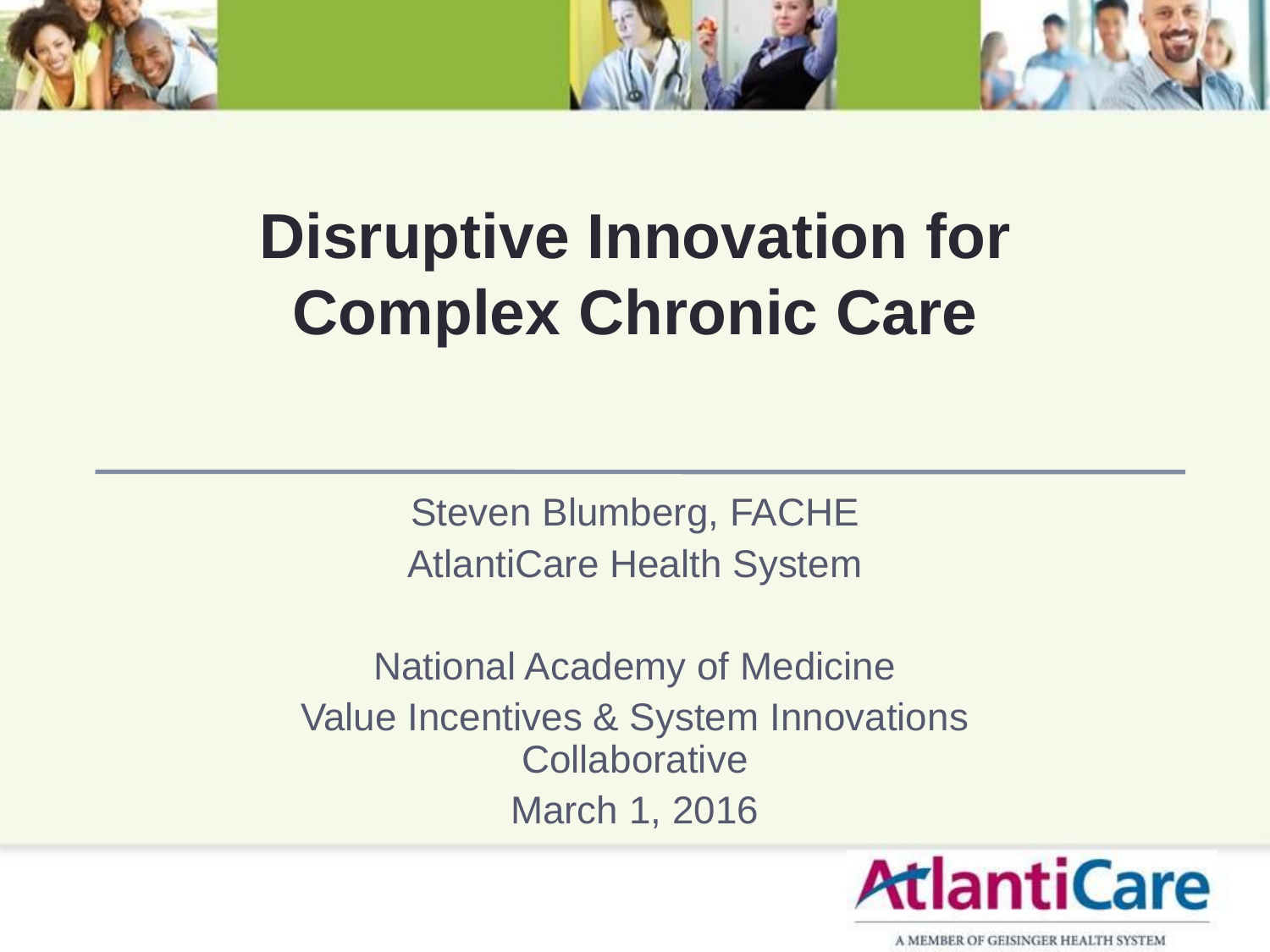



- Southeastern New Jersey's largest health system and largest non-casino employer
- Dedicated to building healthy communities
- 5,600+ team members in over 85 locations

#### **Vision:**

AtlantiCare builds healthy communities

#### **Mission:**

We deliver health and healing to all people Though trusting relationships

#### **Values:**

Safety, teamwork, integrity, respect and service are our values



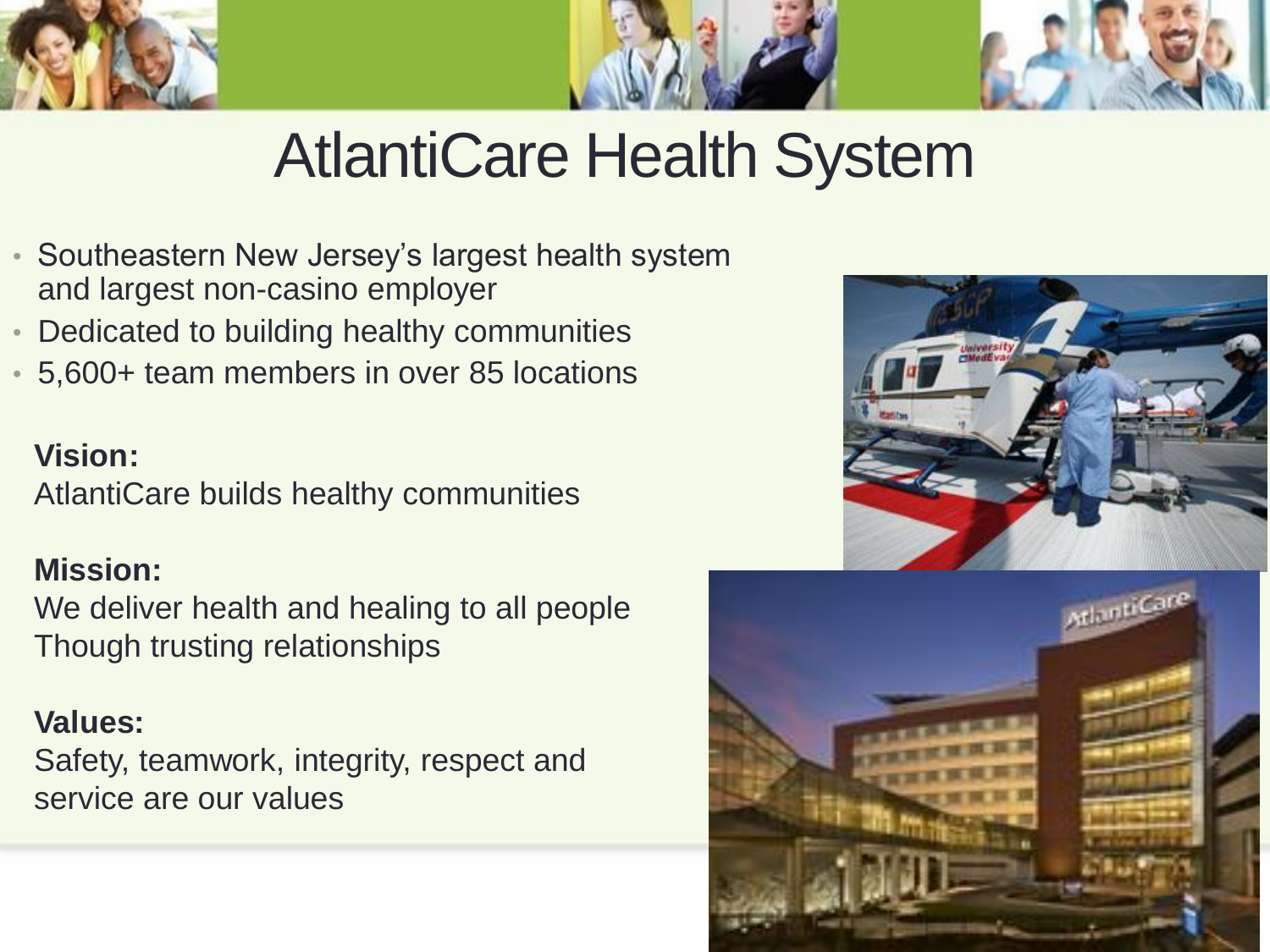



### AtlantiCare Service Areas



- Primary Service area: 252,000 pop.
- Regional Service area: 440,000 pop.
- 60 miles from Philadelphia market
- 72 % local market share
- 16% outmigration in PSA

# **AtlantiCare**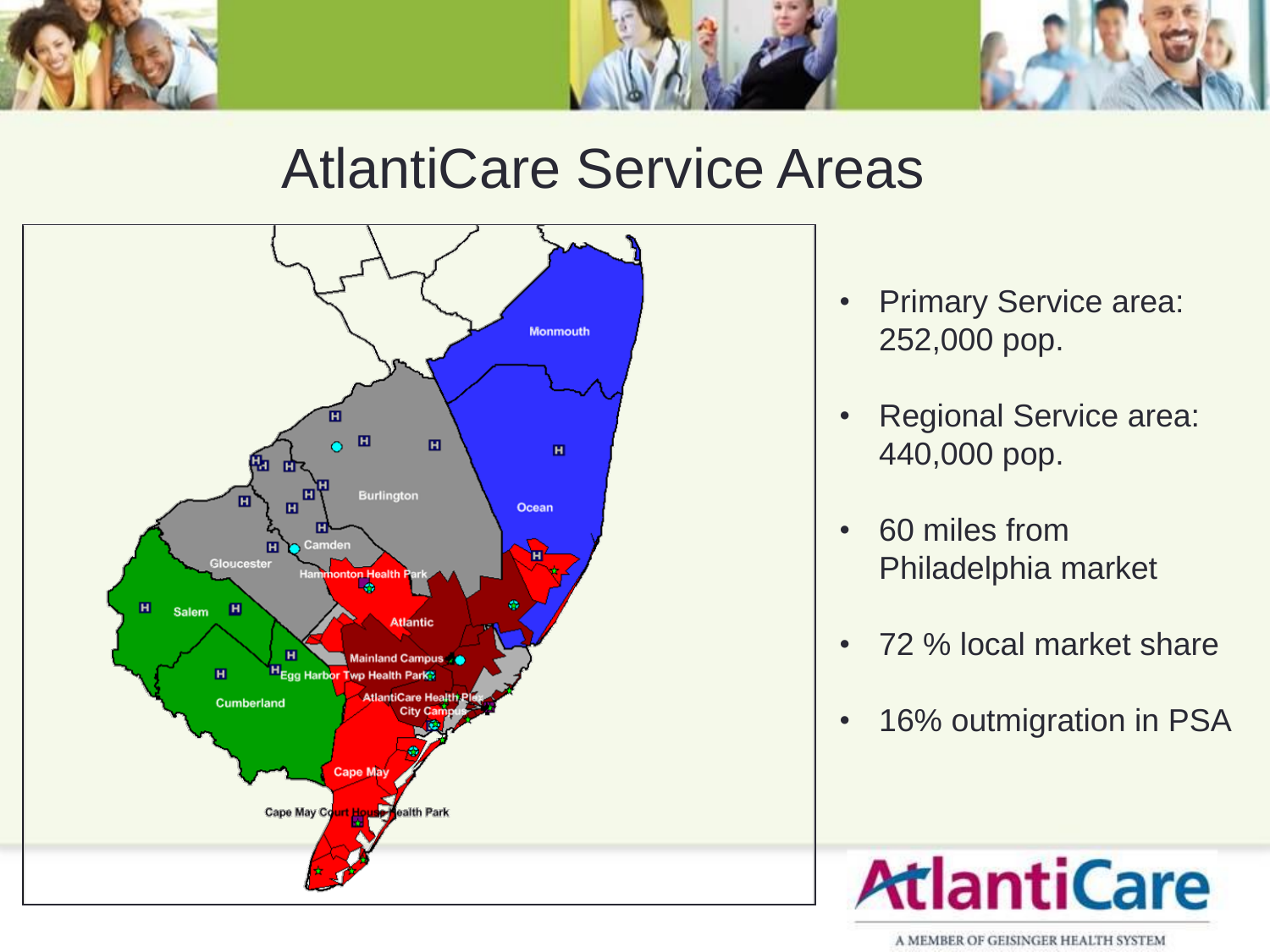### A Member of the Geisinger Health System



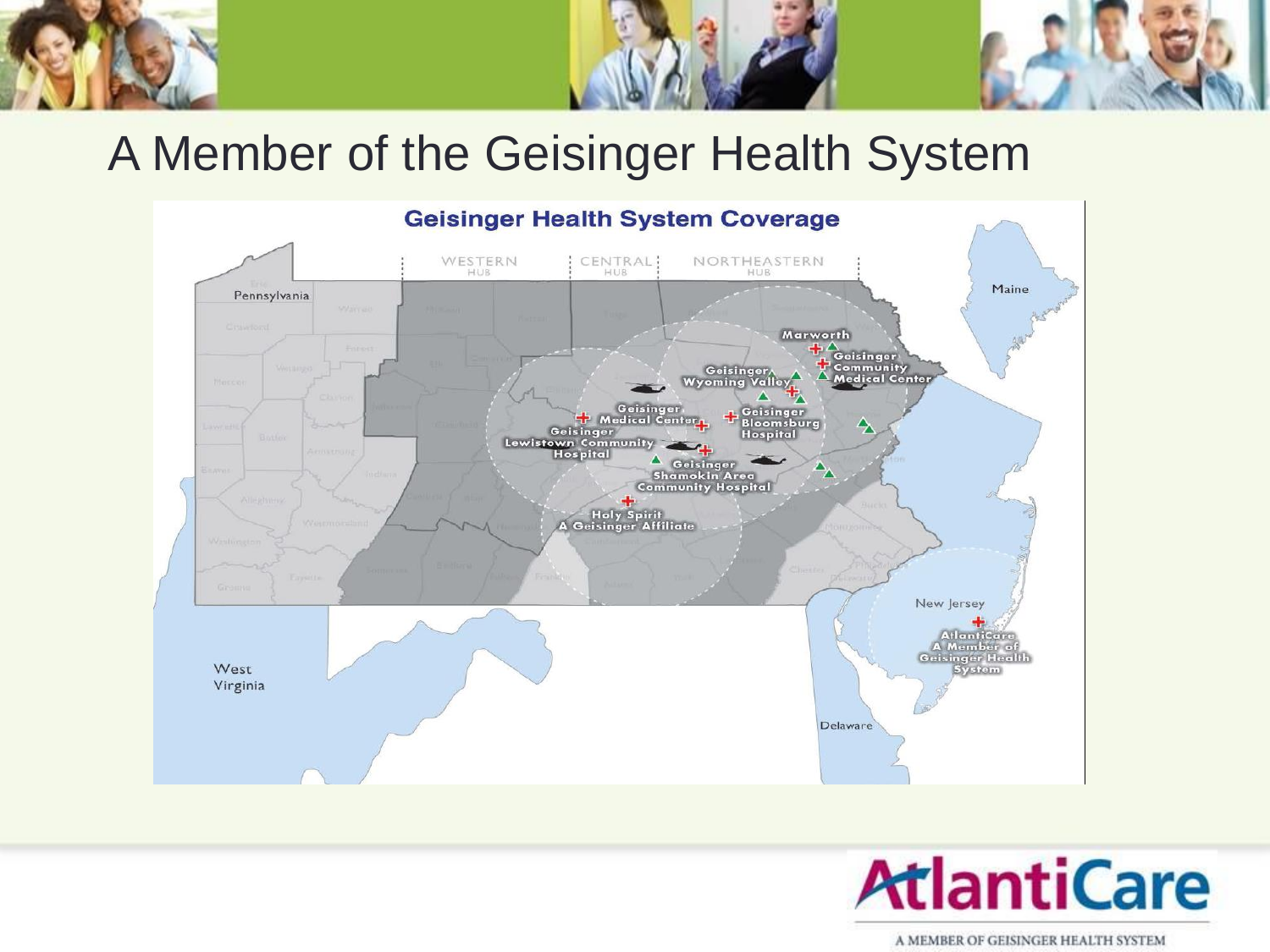

# AtlantiCare Health Solutions

### • **Who we are**

- Transformation and Value Based Care Driver for the Organization
- MSSP and Commercial Contracts
- 40,000 Covered Lives

### • **Focus**

- Chronic, Costly, and Complex
- Engagement activity and programing
- Value Based Payment Arrangements

### • **Deployment**

- Analytics
- Embedded Care Management/ Coaching
- Clinical Integration
- Health Management Tools and Incentive Administration

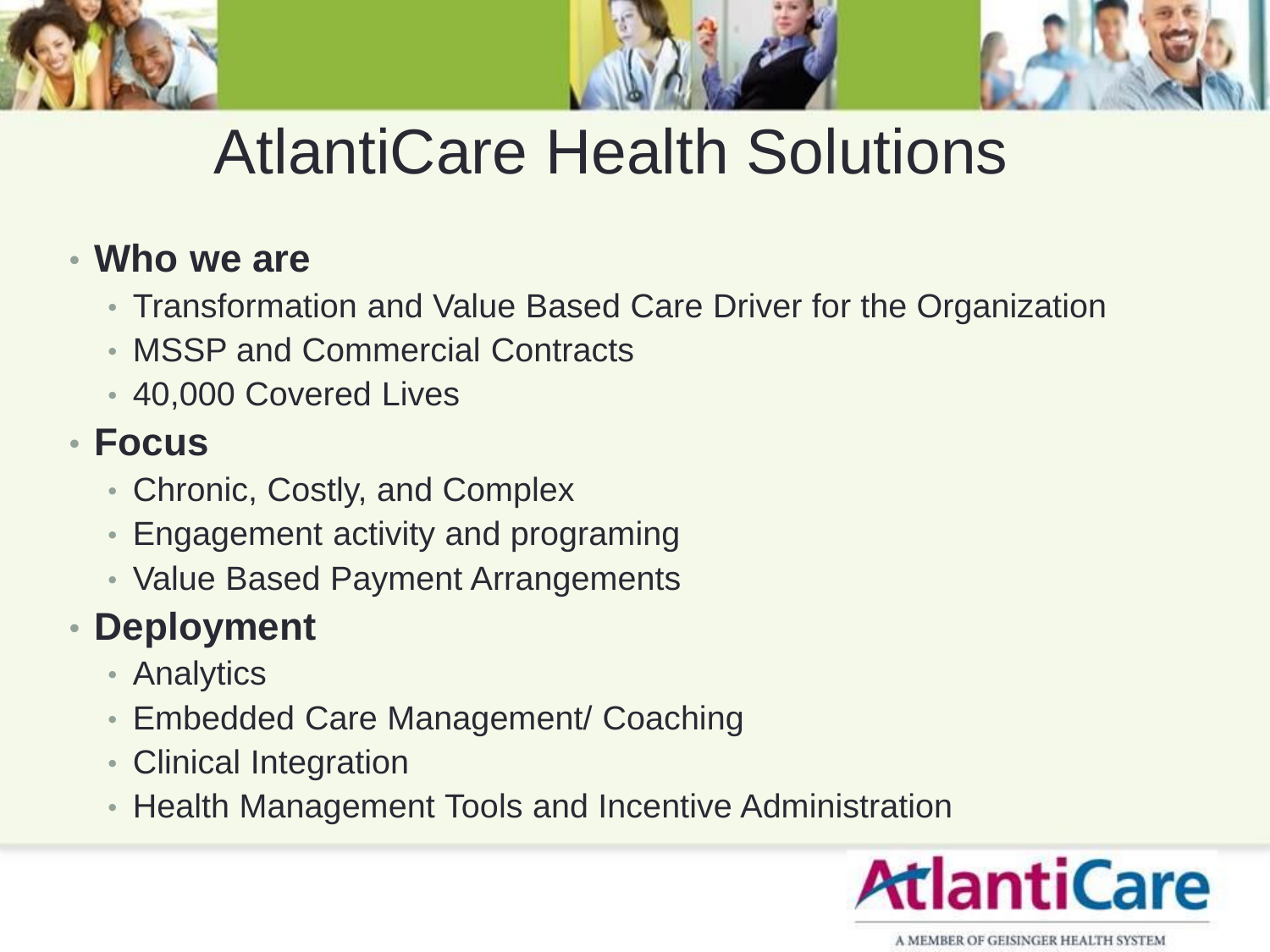



### *Chronic, Costly, and Complex*



\* *A 2012 Snapshot of AtlantiCare's Employee Medical Spend*

**AtlantiCare**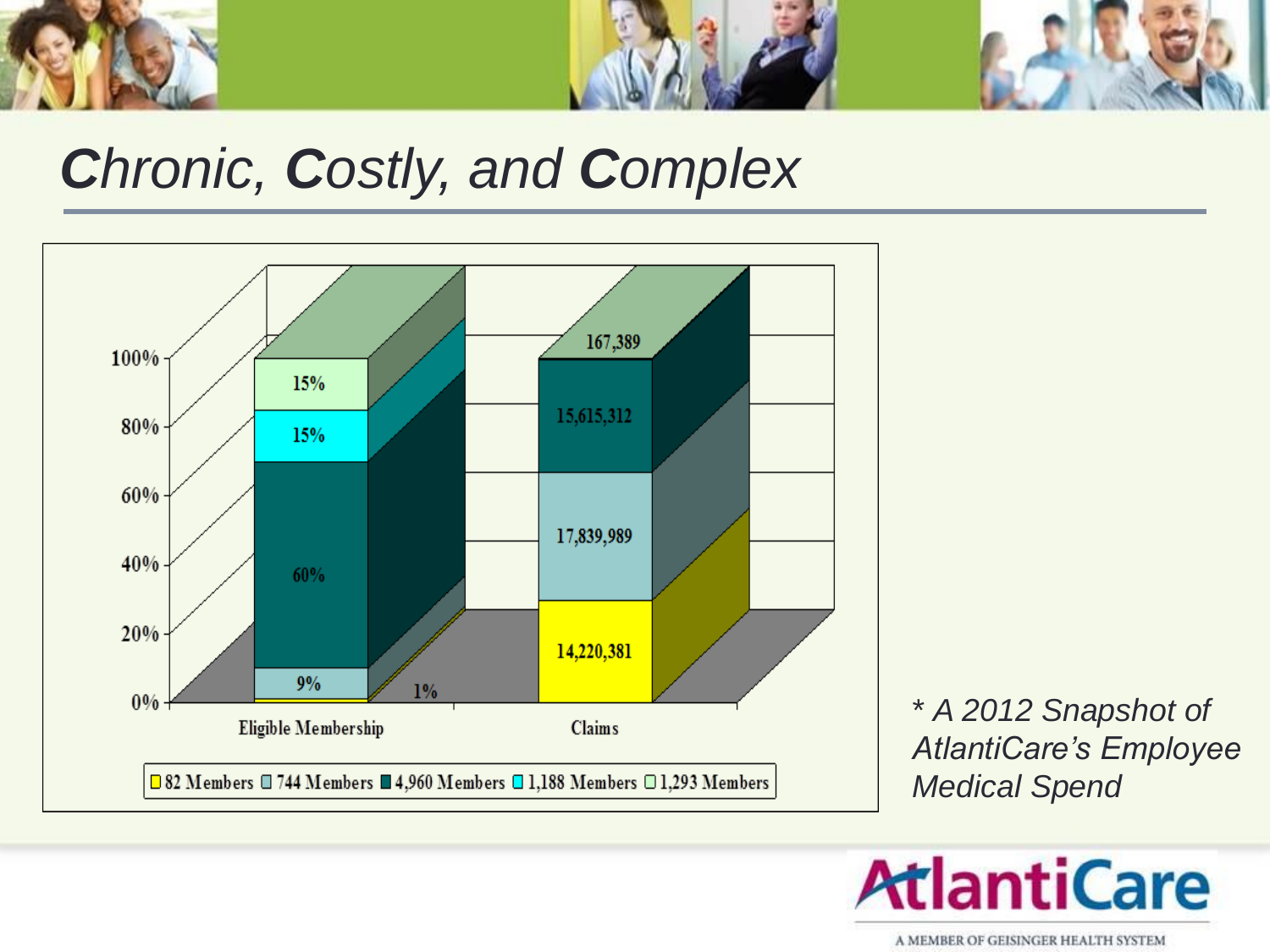

### Where We Started….

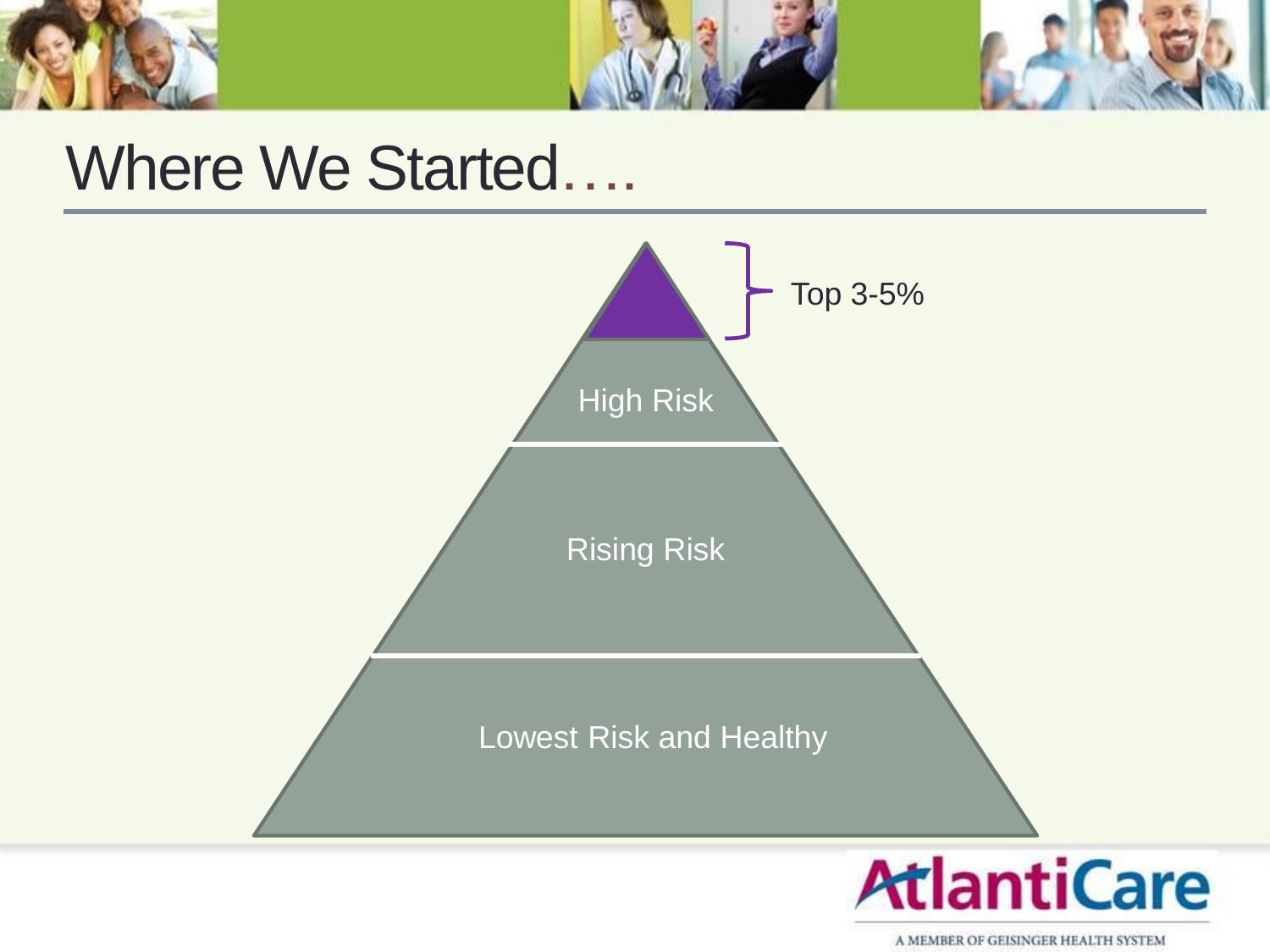

### AtlantiCare- Special Care Center

- AtlantiCare began developing a model initially called the "ambulatory intensive care unit" in 2006. Adopted from existing national best practices
- Purpose: To redesign primary care to improve care while reducing costs for patients with chronic health conditions
- Opened first Special Care Center in the heart of Atlantic City in 2007 and the second site in 2010 in Galloway, NJ
- The model preceded Population Health as currently defined



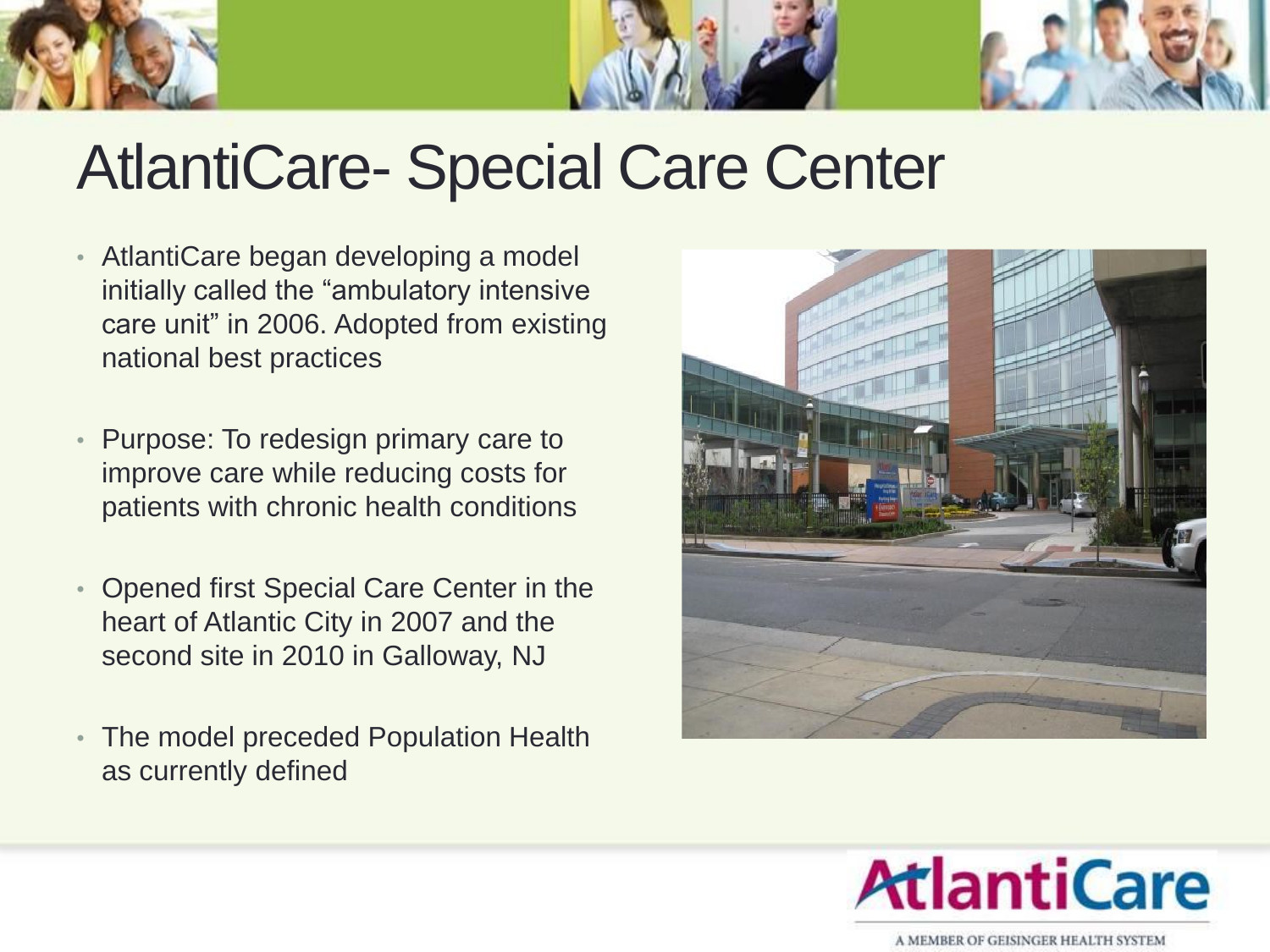



# Special Care Principles

- Give Patients what they WANT and NEED
- **Relationship with their Doctor**
- **Health Coach support**
- **Care they can Access**
- **Provide Pharmacy Services**
- Care of the highest Quality
- **Controlling Costs**
- Electronic care that is Connected
- Care that is Integrated
- Driven by the customer Experience

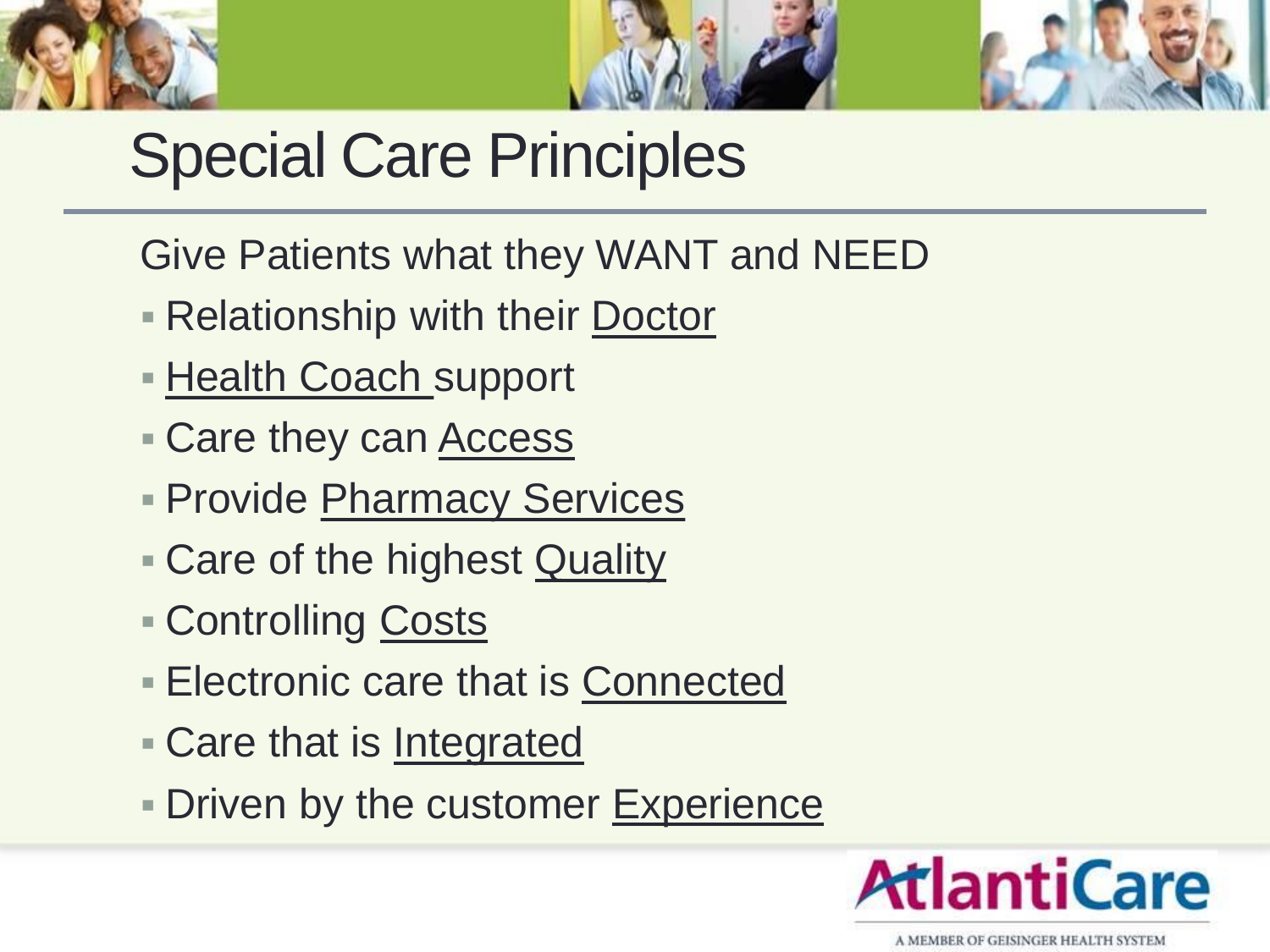



#### **Partner / Payor Engagement**

- A Multi-employer Taft-Hartley Trust Fund
- Added additional employers
- Commitment to Financial Support using a primary care capitation model
- Recruited initial 1600 members Focus on:
	- High Utilization
	- Chronic Conditions
	- Multiple Chronic Meds

#### **Patient Engagement**

- Invitation only
- Member agreed to chose SCC as PCP

**10**

- Member has no copays for visits at SCC
- Member had no copays for medications at SCC pharmacy
- Member would have 24/7 access to medical provider and call service if any change in condition

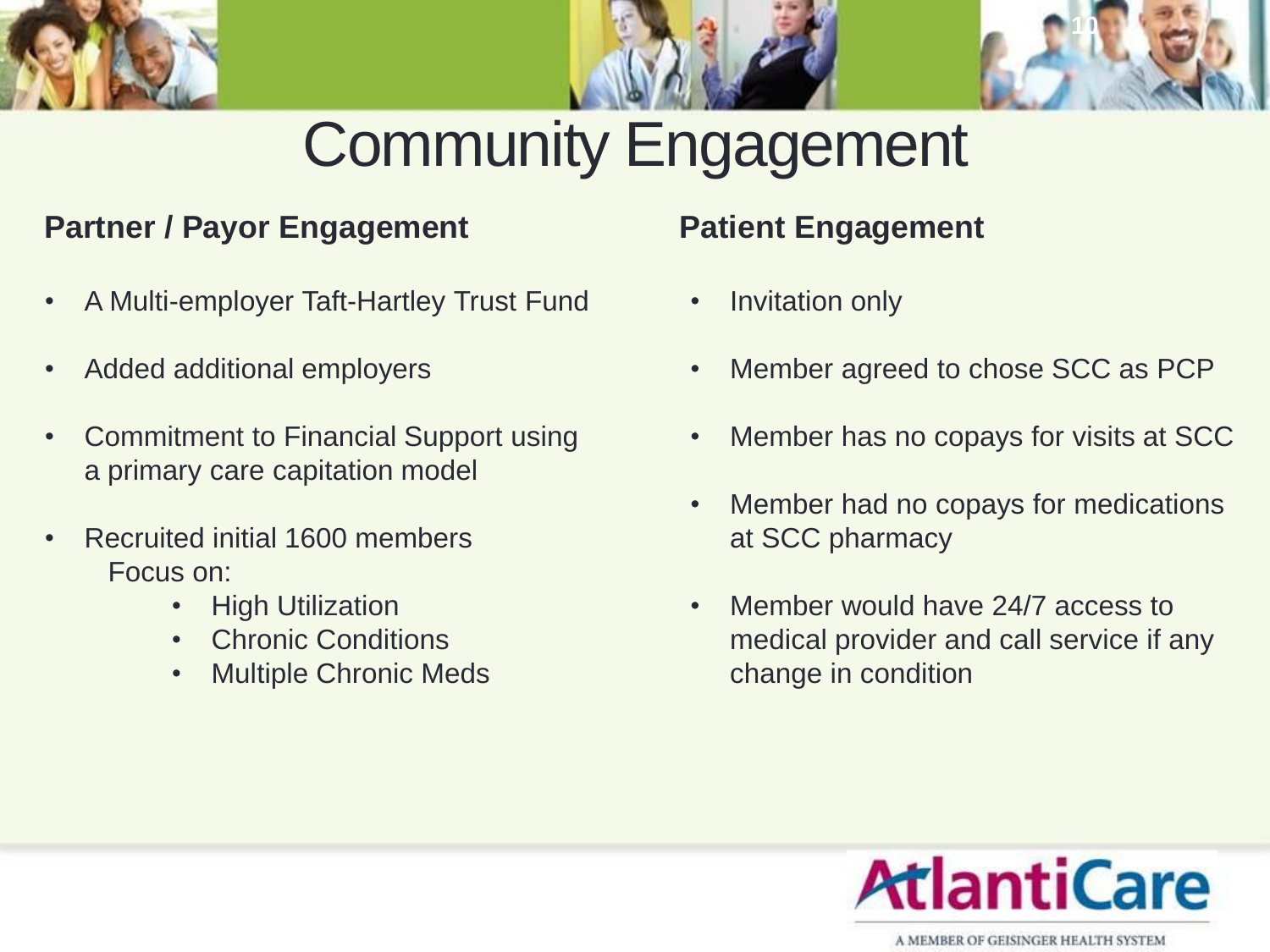

# Provider Team Engagement

#### Integrated Team Approach



- Highly motivated health coaches - typically, medical assistants and LPNs
- High performing medical providers
- High value specialist and ancillary network
- Driven by the data EHR, claims, care management, etc.
- High touch SCC members average 45 contacts/year, 8 by physician

# **AtlantiCare**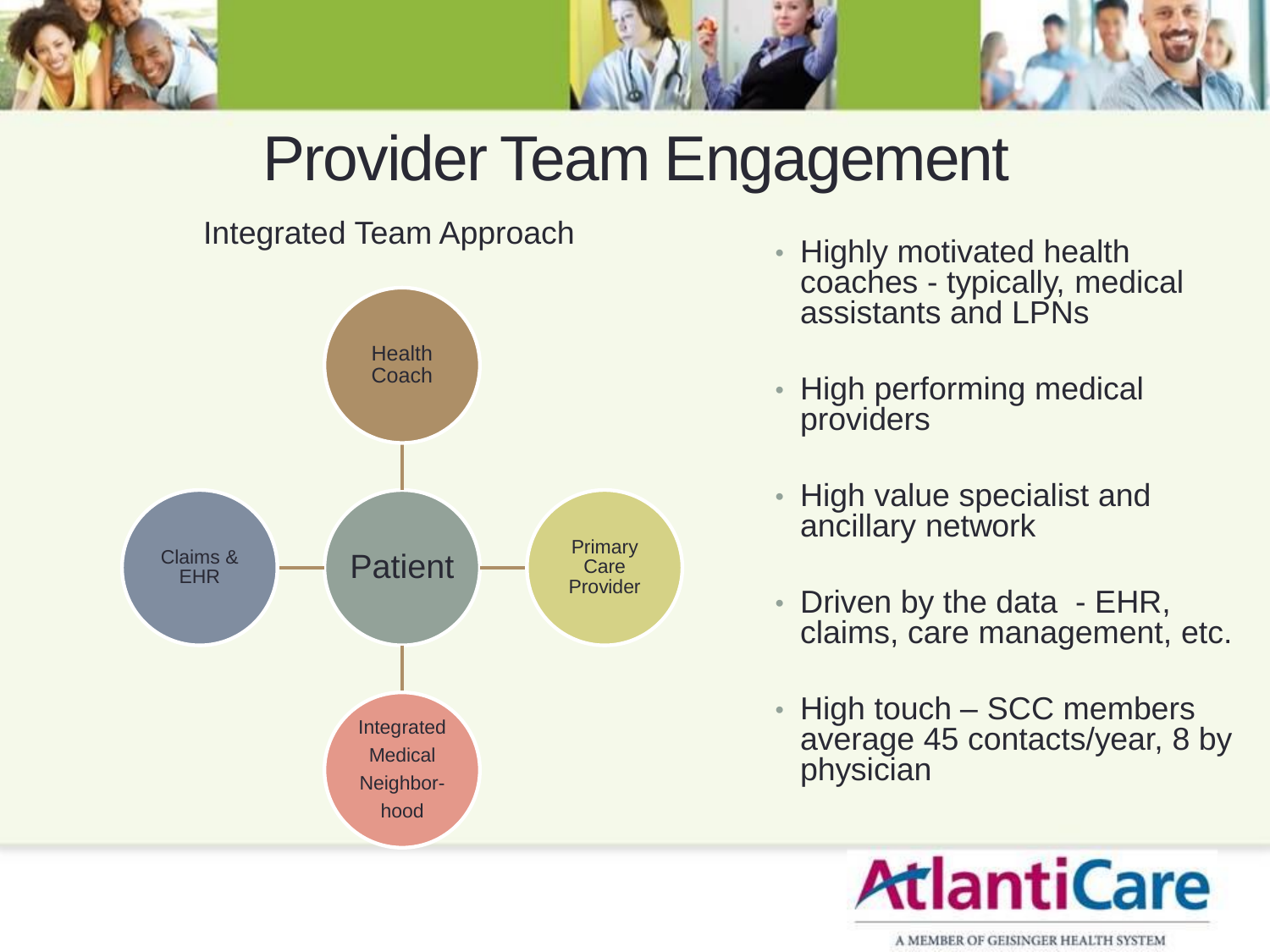



#### Primary care leadership



#### **Ines E. Digenio, MD, Medical Director Special Care Center**

A Family practitioner and pediatrician practicing medicine for over 25 years. Specialized in medical practice team development, life style modifications and health care innovation

EHR



#### Onsite pharmacy



**Coaching** 



# **AtlantiCare**

A MEMBER OF GEISINGER HEALTH SYSTEM

#### **Analytics**



#### Morning huddles

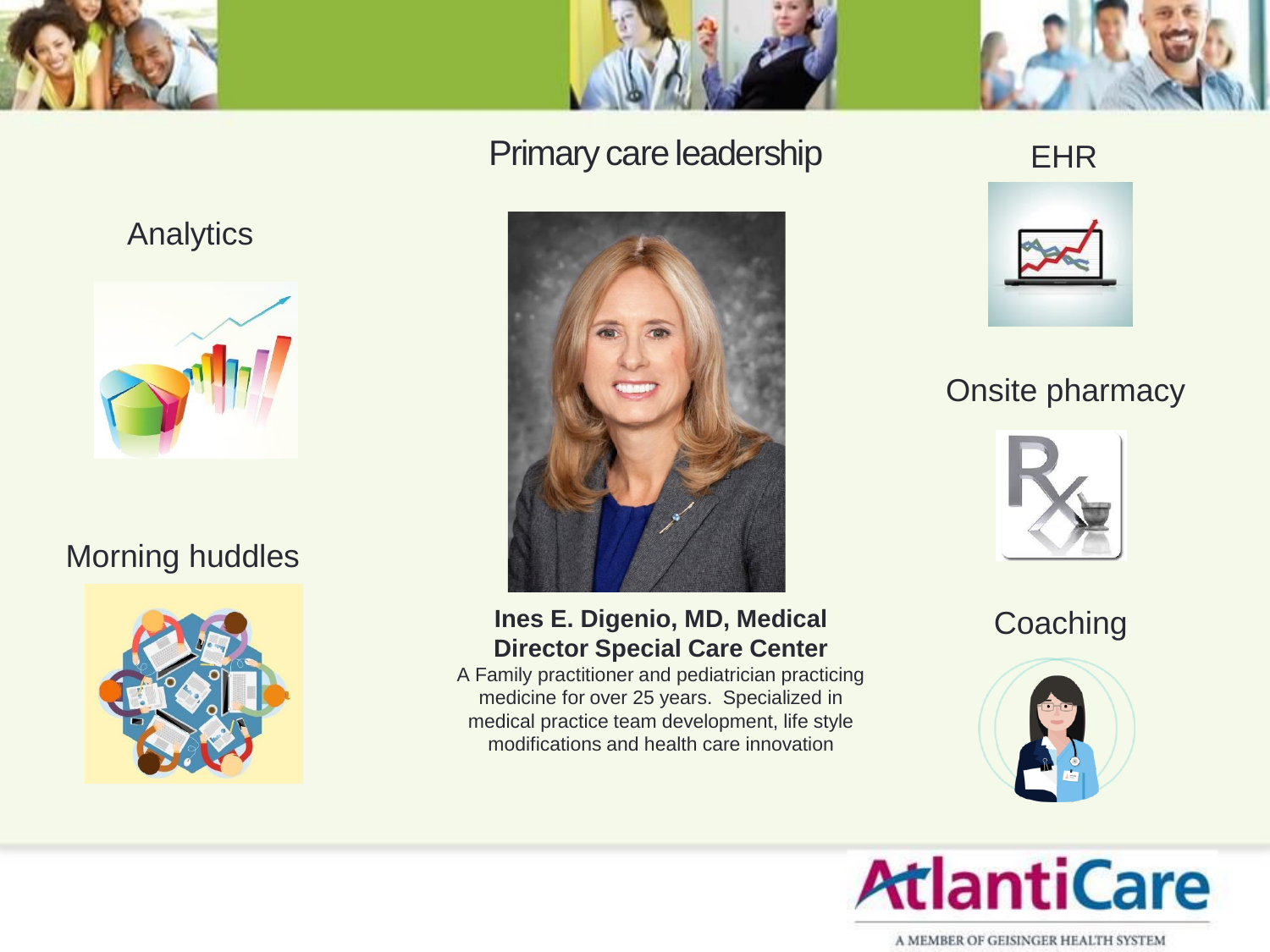## Analytics and compelling outcomes

### Special Care Center Diabetes Bundle Metrics

| <b>Measure</b>                | <b>Quality Standard</b>           |      |
|-------------------------------|-----------------------------------|------|
|                               |                                   |      |
| A1c measurement               | Every six months                  | 100% |
| A <sub>1</sub> c control      | <7%                               | 48%  |
| <b>LDL</b> measurement        | Yearly                            | 84%  |
| <b>LDL</b> measurement        | $<$ 100 mg/dl                     | 63%  |
| <b>Blood Pressure control</b> | <130/80 mmHg                      | 60%  |
| <b>Urine Protein testing</b>  | Yearly                            | 91%  |
| Influenza immunization        | Yearly                            | 72%  |
| Pneumococcal immunization     | Once before 65, once after age 65 | 65%  |
| <b>Smoking status</b>         | Nonsmoker                         | 86%  |
| % who achieve all of above    | Diabetes bundle percentage        | 12%  |

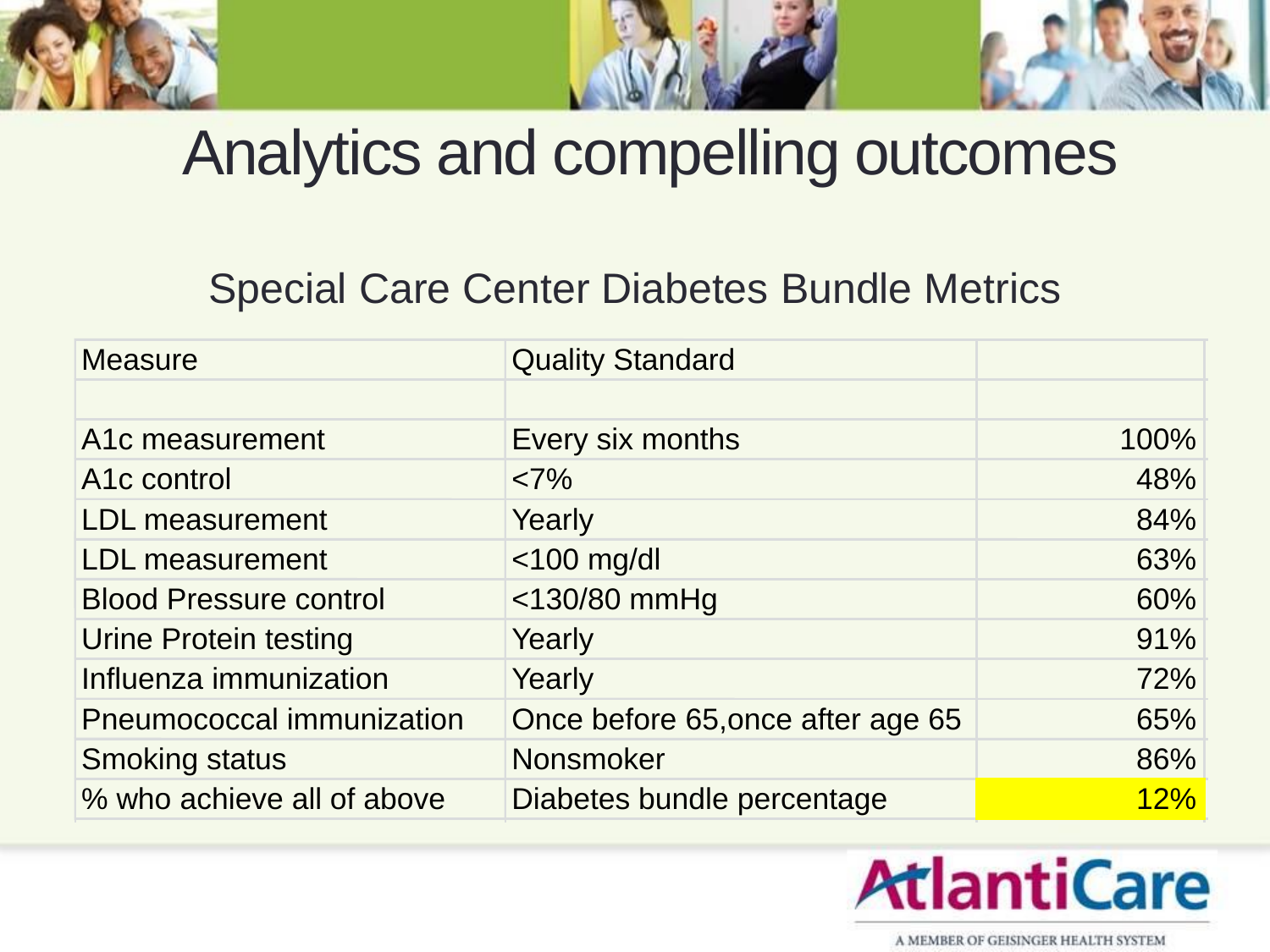

**Design of a Triple Aim Enterprise** 



# **AtlantiCare**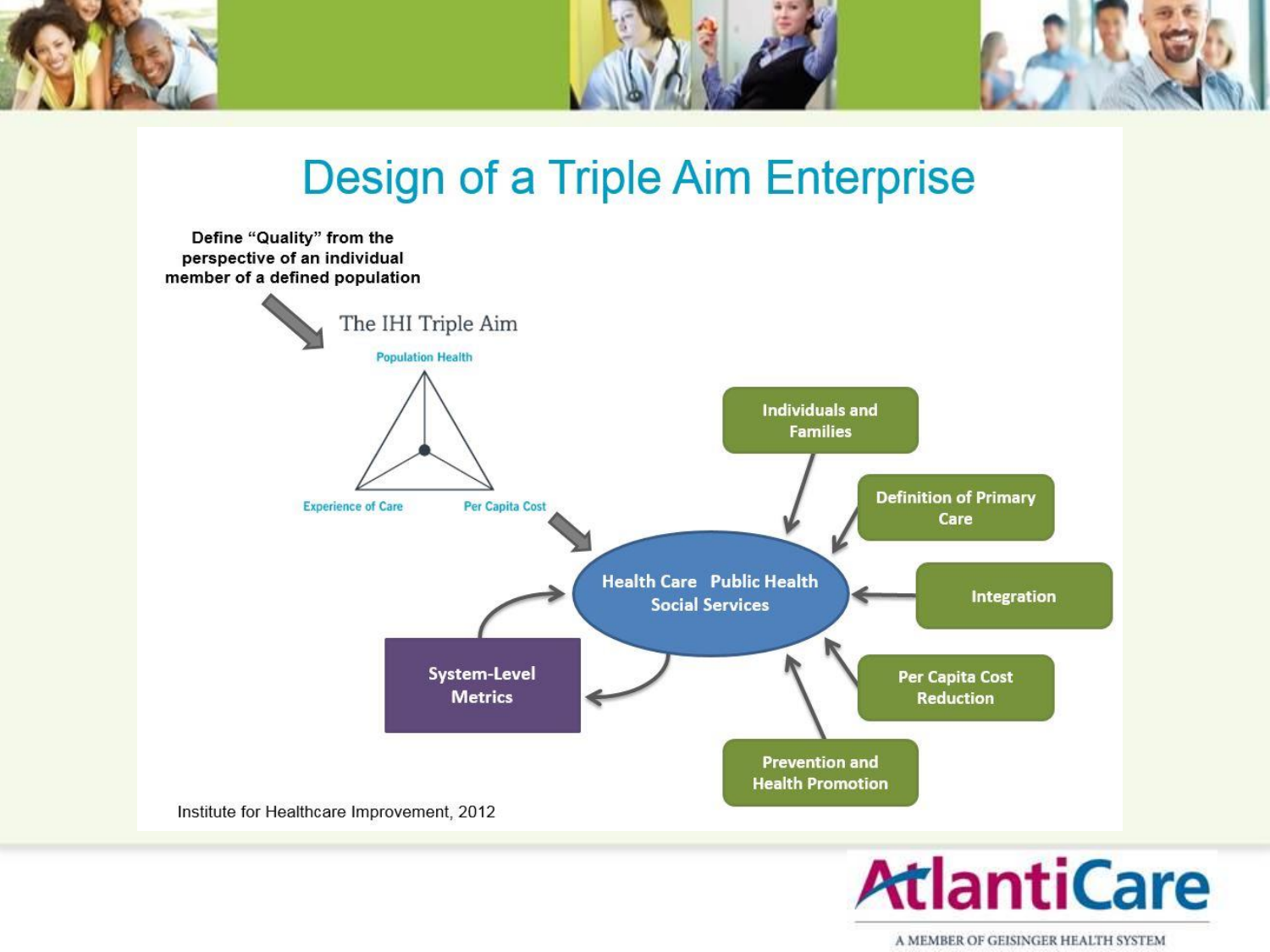# A practical "laboratory" for transformation



\*Geisinger tools – ProvenHealth Navigator and other ProvenCare models

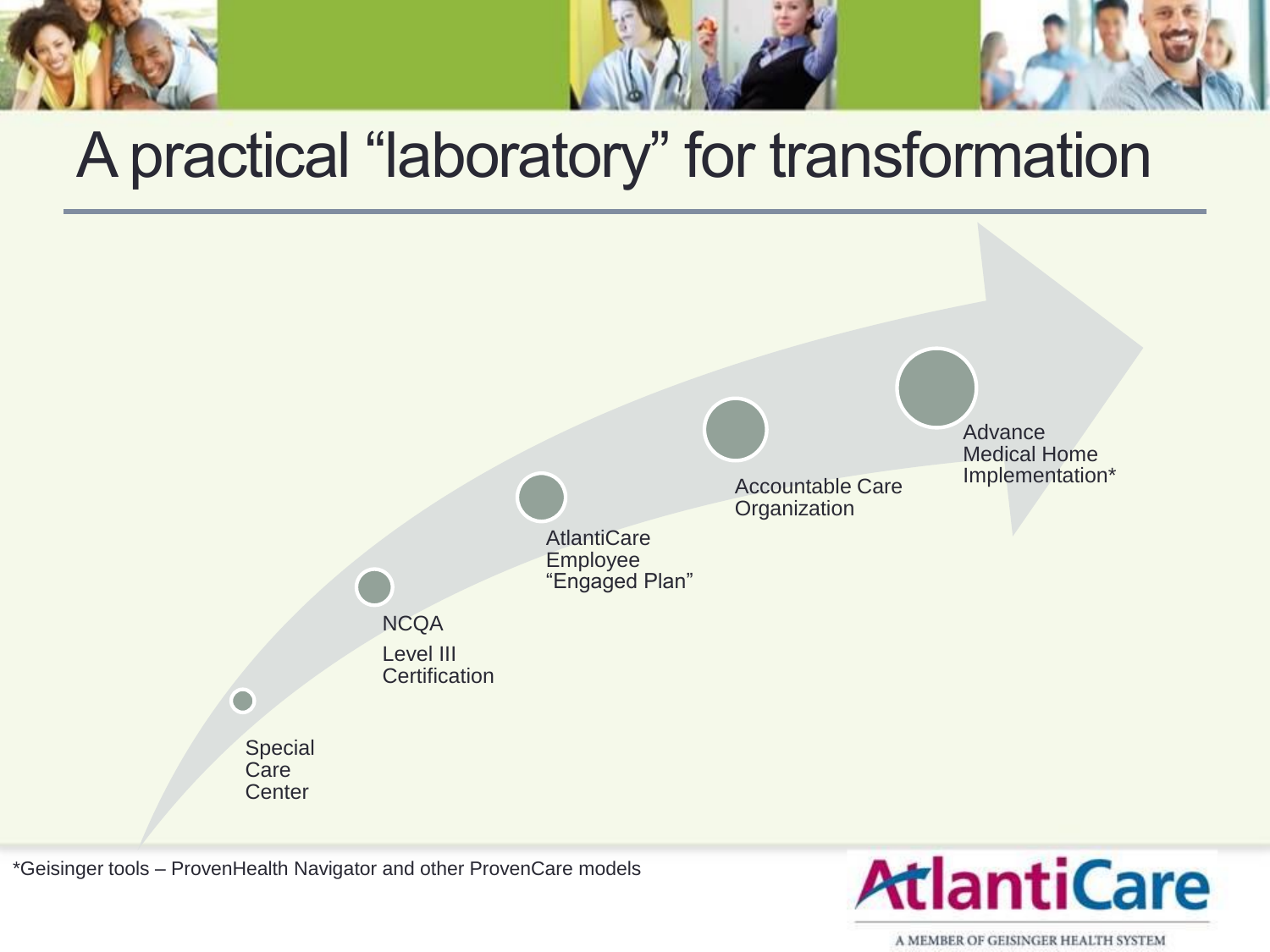

### Leveraging Technology for Self Management

Trackers

- Tablet and smartphone applications
	- Meet Me @ 7
	- WOW ME 2000mg
	- ZocDoc
	- Investigating B to C telehealth





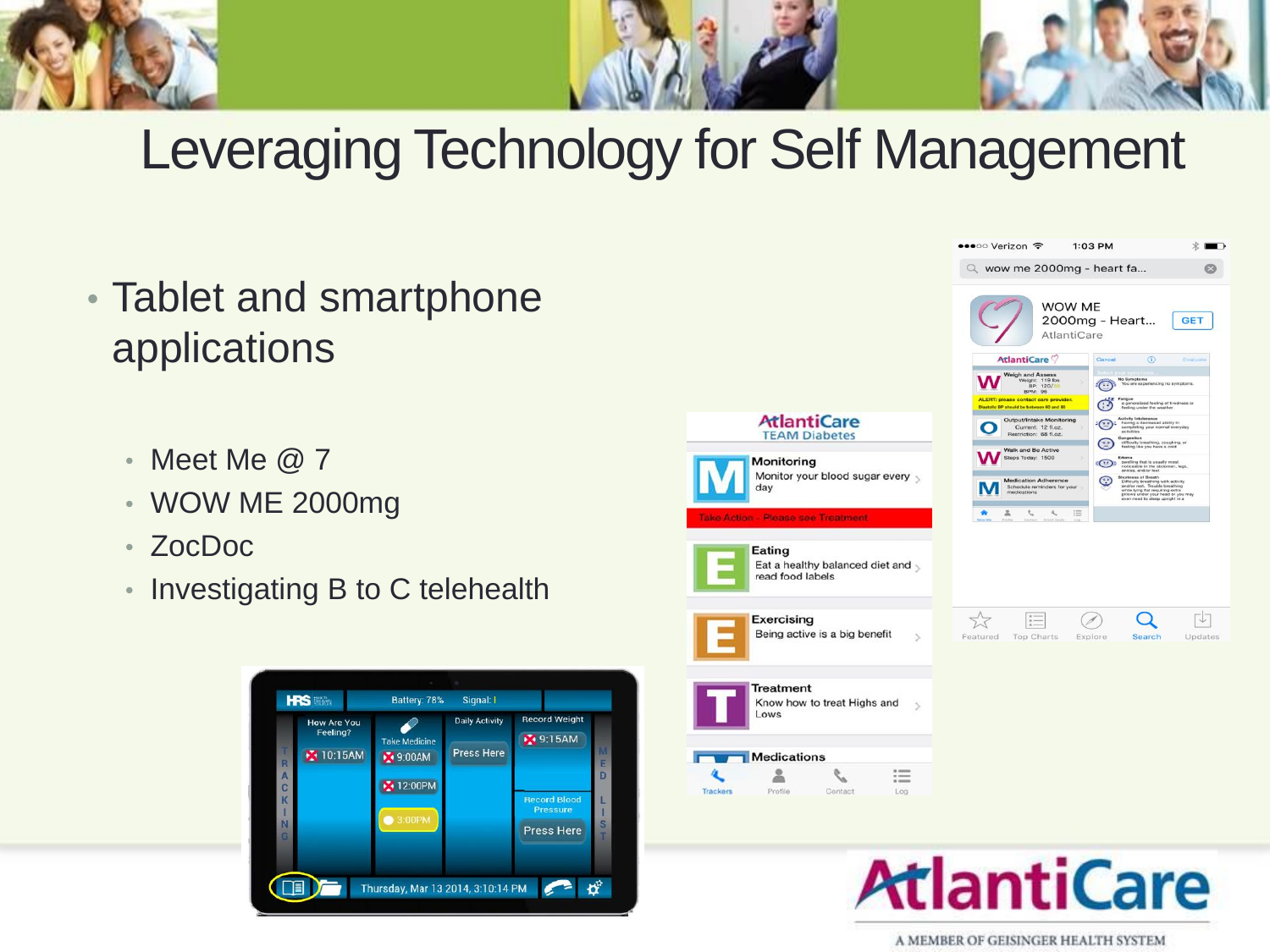

## Key Utilization Results

**Inpatient Admits per 1000**





**Preventive Physical Exams Visits/1000**



**AtlantiCare**